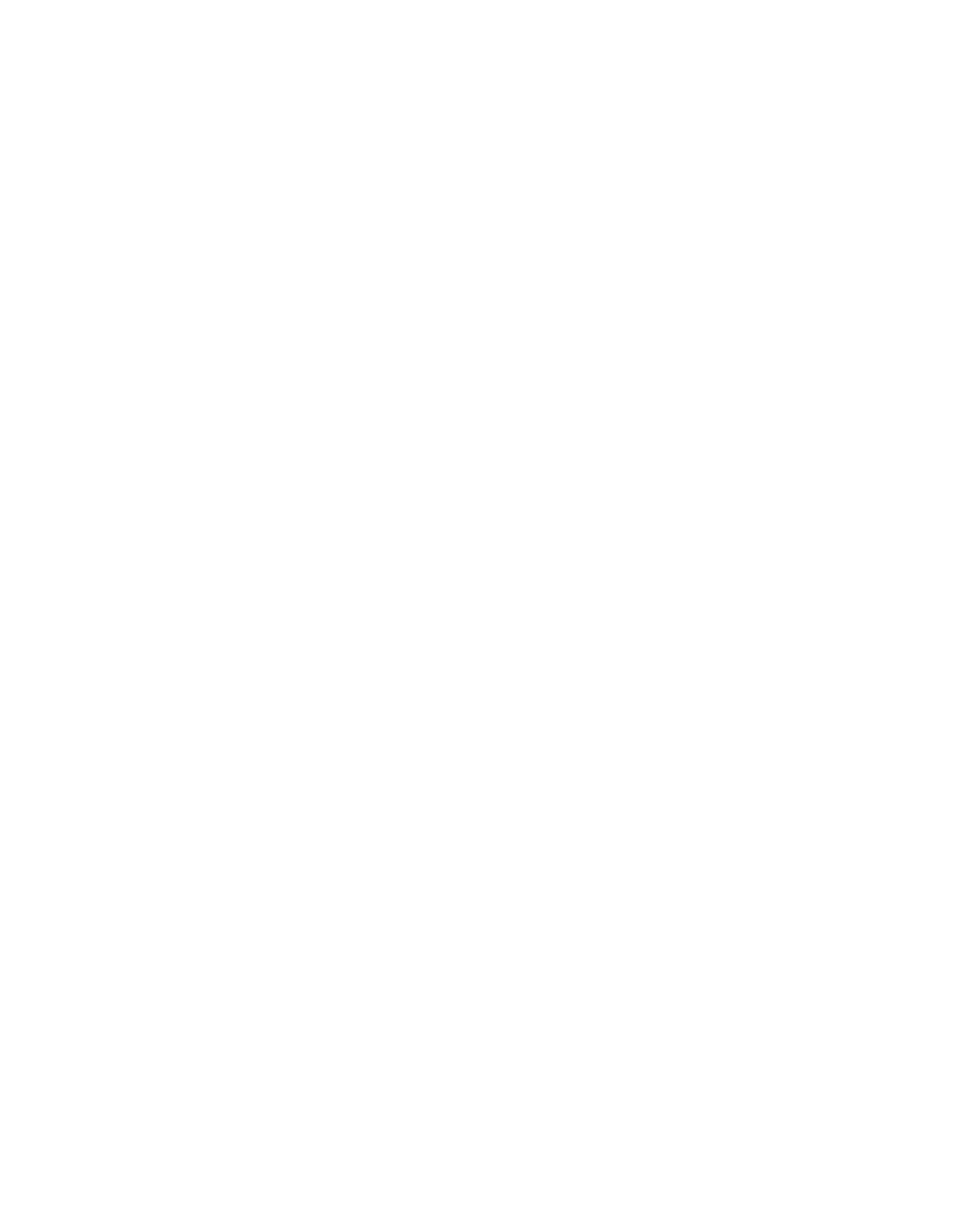The Committee is an independent  $501(c)(3)$  research organization, financed by contributions from individuals, foundations, and corporations. The Committee's membership includes thirty-eight leaders drawn from the finance, business, law, accounting, and academic communities. The Committee Co-Chairs are R. Glenn Hubbard, Dean of Columbia Business School, and John L. Thornton, Chairman of the Brookings Institution. The Committee's Director is Hal S. Scott, Nomura Professor and Director of the Program on International Financial Systems at Harvard Law School.

Founded in 2006, the Committee undertook its first major report at the request of the incoming U.S. Secretary of the Treasury, Henry M. Paulson. Over ten years later, the Committee's research continues to provide policymakers with an empirical and non-partisan foundation for public policy.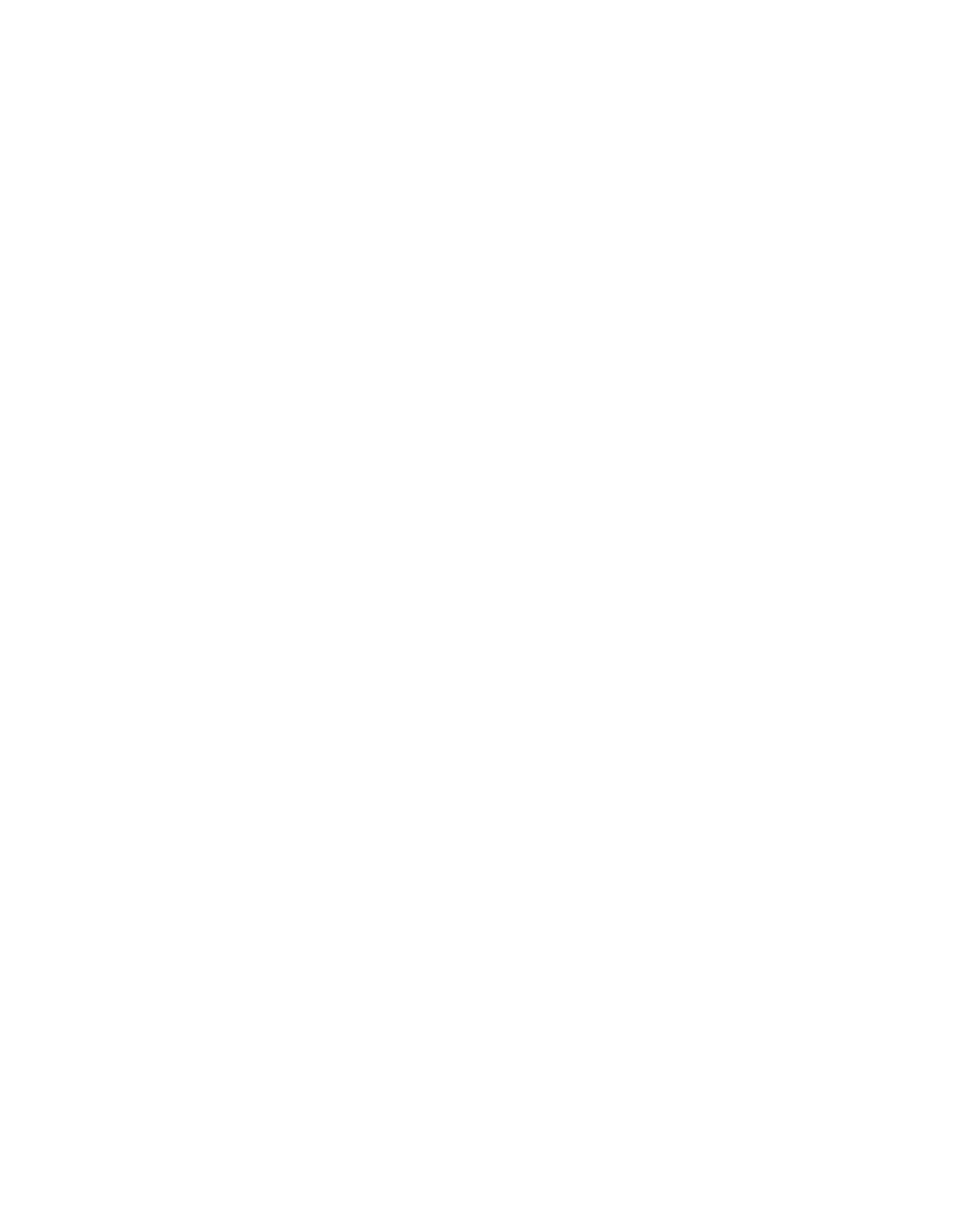# $\epsilon$  COMMITTEE ON CAPITAL MARKETS REGULATION

The growth of the asset management industry over the last two decades has been a boon for retail investors and savers, providing numerous benefits. Index funds, in particular, give savers historically low-cost access to a diversified investment portfolio.<sup>1</sup> Recently, however, much attention has been given to a fledgling line of empirical economic research alleging antitrust concerns arising from institutional equity ownership.<sup>2</sup> The recent research argues that when institutional investors own equity stakes in multiple competing firms in an industry, this "common ownership" produces anti-competitive effects. Moreover, some of this research attempts to implicate the rise of index funds as being particularly responsible for the anticompetitive behavior.<sup>3</sup> On the other side of the issue, however, subsequent academic research has called into doubt the reliability of the empirical methods used to produce the results.<sup>4</sup>

Of particular concern, this research has already led to policy discussions and papers that advocate remedies for this issue. These policy discussions take the empirical results of the earlier papers at face value, despite ongoing debate around the empirical methodologies. Some legal scholars have argued that antitrust cases could be made against asset managers,<sup>5</sup> and have suggested far reaching policy measures,<sup>6</sup> including limiting large institutional investors to investments in only a single firm in a given industry or, alternatively, to owning less than 1% of the equity in each firm in an industry.<sup>7</sup> Either of these proposals would effectively eliminate a majority of index funds that rely on industry-wide ownership of firms and would severely limit investment opportunities for retail investors and savers with the potential for extremely costly consequences. For that reason, it is important to clearly understand what the current economic research has and has not proved. While the common ownership debate is still in an early stage, the interest it has received necessitates a response.

The Committee finds that, overall, the economic results of the common ownership research have now been countered by subsequent academic studies, and antitrust analysis

<sup>&</sup>lt;sup>1</sup> For example, index equity mutual funds had a weighted average expense ratio of 9 basis points in 2016, down from 27 basis points in 2000 according to the Investment Company Institute (ICI), ICI Fact Book (2017), https://www.ici.org/pdf/2017\_factbook.pdf at 96.<br><sup>2</sup> José Azar et al., *Anti-Competitive Effects of Common Ownership* (Uni. of Navarra IESE Bus. Sch., Working

Paper No. 1169-E, Mar. 23, 2017) [hereinafter Azar et al. 2017]; José Azar et al., *Ultimate Ownership and Bank Competition*, (Uni. of Mich. Ross Sch. of Bus., Working Paper, 2016) [hereinafter Azar et al. 2016]; Miguel Antón et al., *Common Ownership, Competition, and Top Management Incentives* (Ludwig-Maximilian Uni. Center for Economic Studies, Working Paper No. 6178, Aug. 15, 2016).<br><sup>3</sup> See Azar et al. 2016.

<sup>&</sup>lt;sup>4</sup> See, e.g., Daniel P. O'Brien and Keith Waehrer, *The Competitive Effects of Common Ownership: We Know Less than We Think* (Feb. 22, 2017), https://papers.ssrn.com/sol3/papers.cfm?abstract\_id=2922677; *see also*  Patrick Dennis et al., *Common Ownership Does Not Have Anti-Competitive Effects in the Airline Industry* (Nov. 1, 2017), https://papers.ssrn.com/sol3/papers.cfm?abstract\_id=3063465; *see also* Jacob Gramlich and Serafin Grundl, *Testing for the Competitive Effects of Common Ownership*, Wash.: Bd. of Governors of the Fed. Res. Sys. (Fin. and Econ. Discussion Series, Working Paper No. 2017-29), https://doi.org/10.17016/FEDS.2017.029.<br><sup>5</sup> See Einer Elhuage, *Horizontal Shareholding*, 129 Harv. L. Rev. 1267, 1317 (2016); see also Fiona M. Scott Morton and Herbert J. Hovenkamp, *Horizontal Shareholding and Antitrust Policy*, Uni. of Penn. L. Sch. Faculty Scholarship (2017), http://scholarship.law.upenn.edu/faculty\_scholarship/1933.<br><sup>6</sup> See Eric A. Posner et al., *A Proposal to Limit the Anti-Competitive Power of Institutional Investors*, Working

Paper, Jan. 29, 2017.

<sup>7</sup> Eric Posner et al., *A Monopoly Donald Trump Can Pop*, N.Y. Times, Dec. 7, 2016, https://www.nytimes.com/2016/12/07/opinion/a-monopoly-donald-trump-can-pop.html.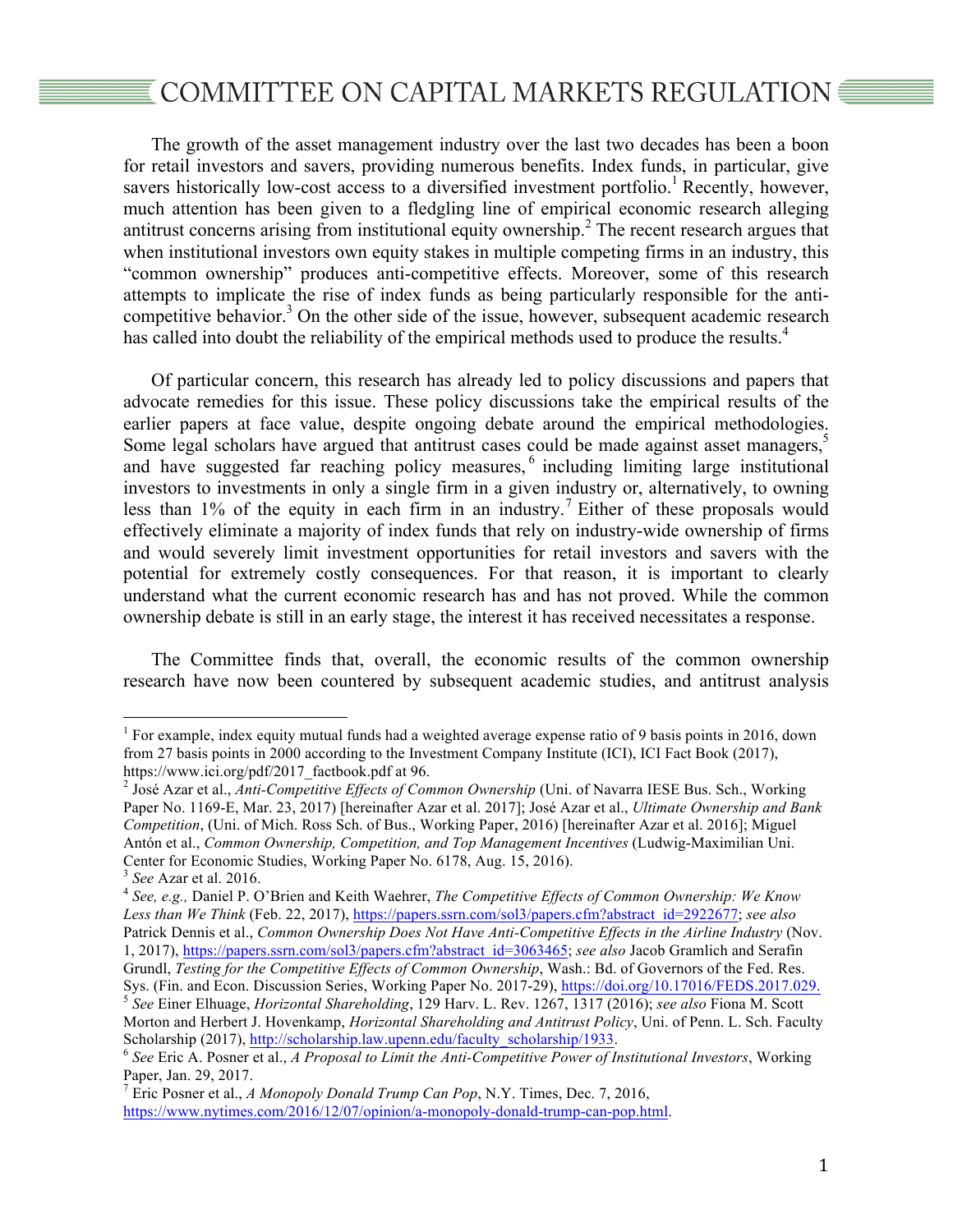based on the early research has been premature. No solutions are necessary to a problem that has not been proven to exist. As we explain below, given the critiques of the research methodology, the debate is still in its early stages and no firm conclusions can yet be made.

#### **I. OVERVIEW OF THE COMMON OWNERSHIP ISSUE**

The theory underlying the common ownership research posits that when a single investor owns equity in multiple competing firms in an industry (i.e. "common ownership"), management of the competing firms will seek to maximize the total portfolio returns of the common owner, rather than maximizing the profits of their own individual firm. As a result, common ownership causes competing firms to collectively behave less competitively and more monopolistically than if they did not share a common owner. Importantly, the common ownership research assumes that even minority common ownership shareholdings (e.g. less than  $10\%$  ownership) can produce these anticompetitive effects.<sup>8</sup>

Three main papers are at the center of the debate, focusing on the airline industry, the banking industry, and executive compensation (collectively, "the common ownership papers"). The first paper, authored by Jose Azar, Martin Schmalz and Isabel Tecu, studies common ownership in the context of the airline industry (the "airline paper"), suggesting that common ownership of airlines by institutional investors leads to average ticket price increases of 3%-7%.<sup>9</sup> The second paper, authored by Jose Azar, Sahil Raina and Martin Schmalz, studies common ownership concerns in the banking industry (the "banking paper"), suggesting that increased common ownership of banks leads to higher checking account maintenance fees, higher minimum account balance requirements, and lower interest rates to savers.<sup>10</sup> The third paper, authored by Miguel Anton, Florian Ederer, Mireia Gine and Martin Schmalz, studies the common ownership concerns related to executive compensation (the "executive compensation paper"), suggesting that increased common ownership has led to executive compensation packages that reward management less for the success of the manager's own firm and more for the success of the industry as a whole.<sup>11</sup> The antitrust concern arises under the presumption that compensating executives for industry-wide profits rather than individual firm profits incentivizes anti-competitive behavior.<sup>12</sup>

#### **II. GENERAL ISSUES WITH THE COMMON OWNERSHIP PAPERS**

The common ownership papers do not establish convincing support for the assumptions necessary for the claim that common ownership poses antitrust concerns, and the implications of the assumptions remain unproved. First, the papers assume that asset managers, as shareholders, are incentivized to favor anti-competitive behavior among their portfolio firms. They also implicitly posit that company executives are motivated primarily by the goal of maximizing the returns of an asset manager's entire portfolio, taking into account the asset

 $8$  For example, the common ownership theory is applied to the airline industry, in which none of the three largest airlines (American, Delta, and United) has a shareholder with more than 10% equity. *See* Azar et al. 2017, *supra* note 2, at Table 1. <sup>9</sup> *Id.*

 $\frac{10}{10}$  Azar et al. 2016, *supra* note 2.<br><sup>11</sup> Antón, *supra* note 2.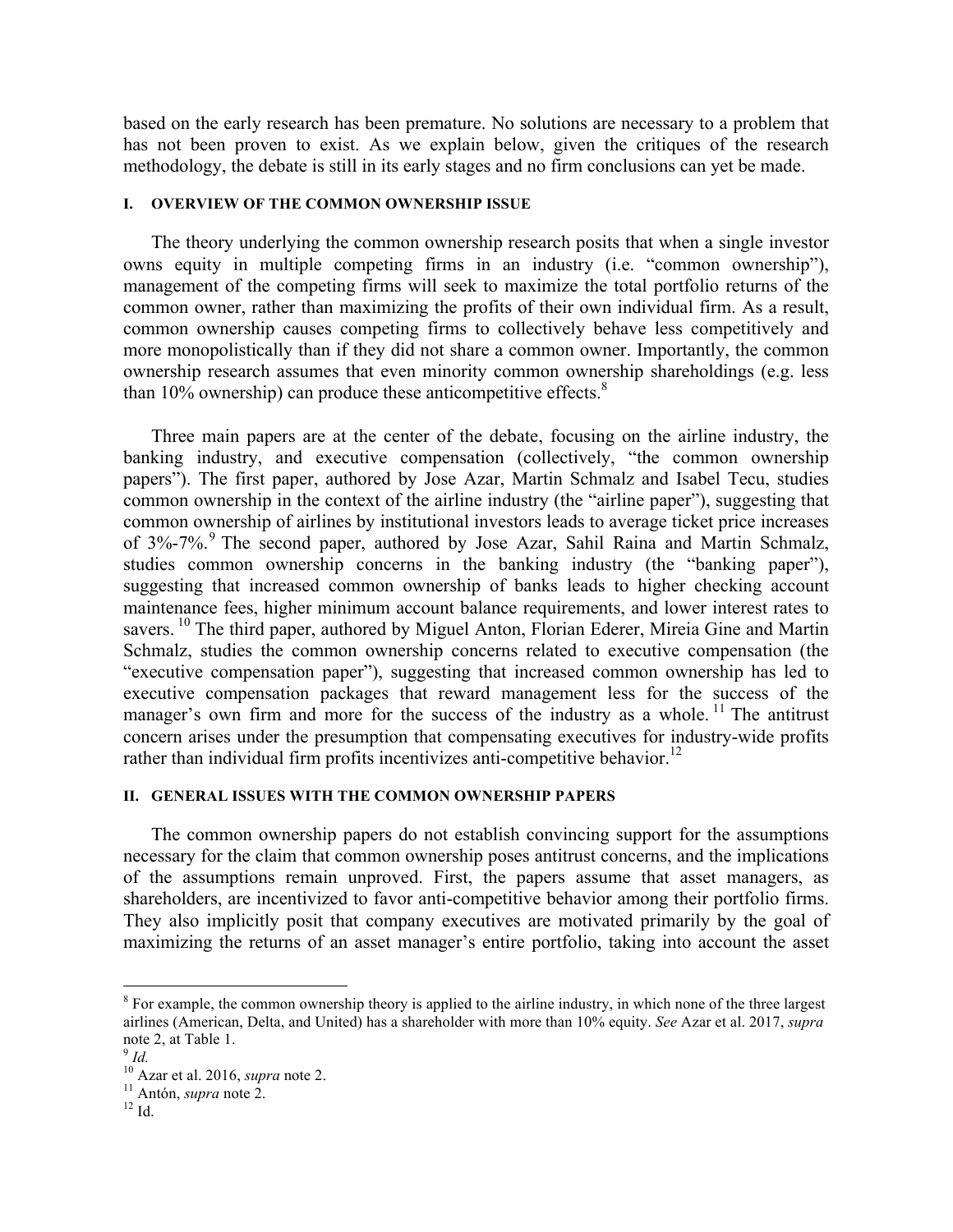## $\equiv$  COMMITTEE ON CAPITAL MARKETS REGULATION  $\equiv$

manager's ownership stakes in the firm's rivals, while disregarding the best interests of other (non-institutional) shareholders.<sup>13</sup> Importantly, however, the papers only consider the portfolio returns in the specific industry being studied, ignoring the rest of the asset manager's portfolio. For example, in the airline paper, the empirical model only considers an asset manager's holdings of airline stocks, independent of the other non-airline stocks in the portfolio. But while increased ticket prices may increase profits for the airlines, the higher costs of air travel may reduce profits for many of the non-airline firms also held by the asset manager. The net effect of anti-competitive behavior on the asset manager's total portfolio may in fact be negative, but the common ownership papers ignore these dynamics entirely. Finally, the common ownership papers imply that pricing decisions by company management are increasingly anti-competitive as common ownership increases.

These critical assumptions and the implications of their claims have not been supported by theory or convincing empirical evidence. Previous academic research has theorized potential concerns of *cross ownership*, whereby one firm acquires an equity stake in a rival firm (e.g. if American Airlines owned 5% of United Airlines).<sup>14</sup> Arguably, as one firm increases its ownership stake in a rival, that firm becomes less incentivized to compete with its rival. Further academic research has generalized the cross ownership theory to include instances of *common ownership*, whereby a single investor owns partial stakes in multiple competing firms (e.g. if Warren Buffet owned 5% of American Airlines and 5% of United Airlines).<sup>15</sup> However, even this *direct* common ownership theory is distinct from the theory assumed by the common ownership papers. Rather, the papers extend the common ownership theory to include financial intermediaries, such as asset managers, who do not directly own the equity but instead manage portfolios on behalf of the ultimate owners. While the asset manager may manage multiple portfolios with equity stakes in competing firms, the ultimate owners of the equity (e.g. the fund investors) may not be common owners themselves. For example, consider the following hypothetical cases of common ownership:

*Case 1*: Warren Buffet directly owns 5% of American Airlines and 5% of United Airlines.

*Case 2*: Warren Buffet invests in a passive index fund that holds 5% of American Airlines and 5% of United Airlines.

*Case 3*: Warren Buffet invests in an active fund that holds 5% of American Airlines, and George Soros invests in a different active fund run by the same asset manager that holds 5% of United Airlines.

The methodology for calculating the common ownership measure in the common ownership papers would treat all three cases equivalently with no distinction among the three, implicitly assuming that all three cases would produce equal anti-competitive effects.

<sup>&</sup>lt;sup>13</sup> The papers approximate ownership stakes through 13F disclosures, which are filed by institutional investment managers. Shareholder stakes that are not captured in 13F filings are not considered.<br><sup>14</sup> See Bresnahan & Salop (1992). Timothy F. Bresnahan and Steven C. Salop, Quantifying the Competitive

Effects of Production Joint Ventures, 4 Int'l J. of Industrial Org. 155 (1986).

<sup>&</sup>lt;sup>15</sup> See Steven C. Salop and Daniel P. O'Brien, Competitive Effects of Partial Ownership: Financial Interest and Corporate Control, 67 Antitrust L.J. 559 (2000).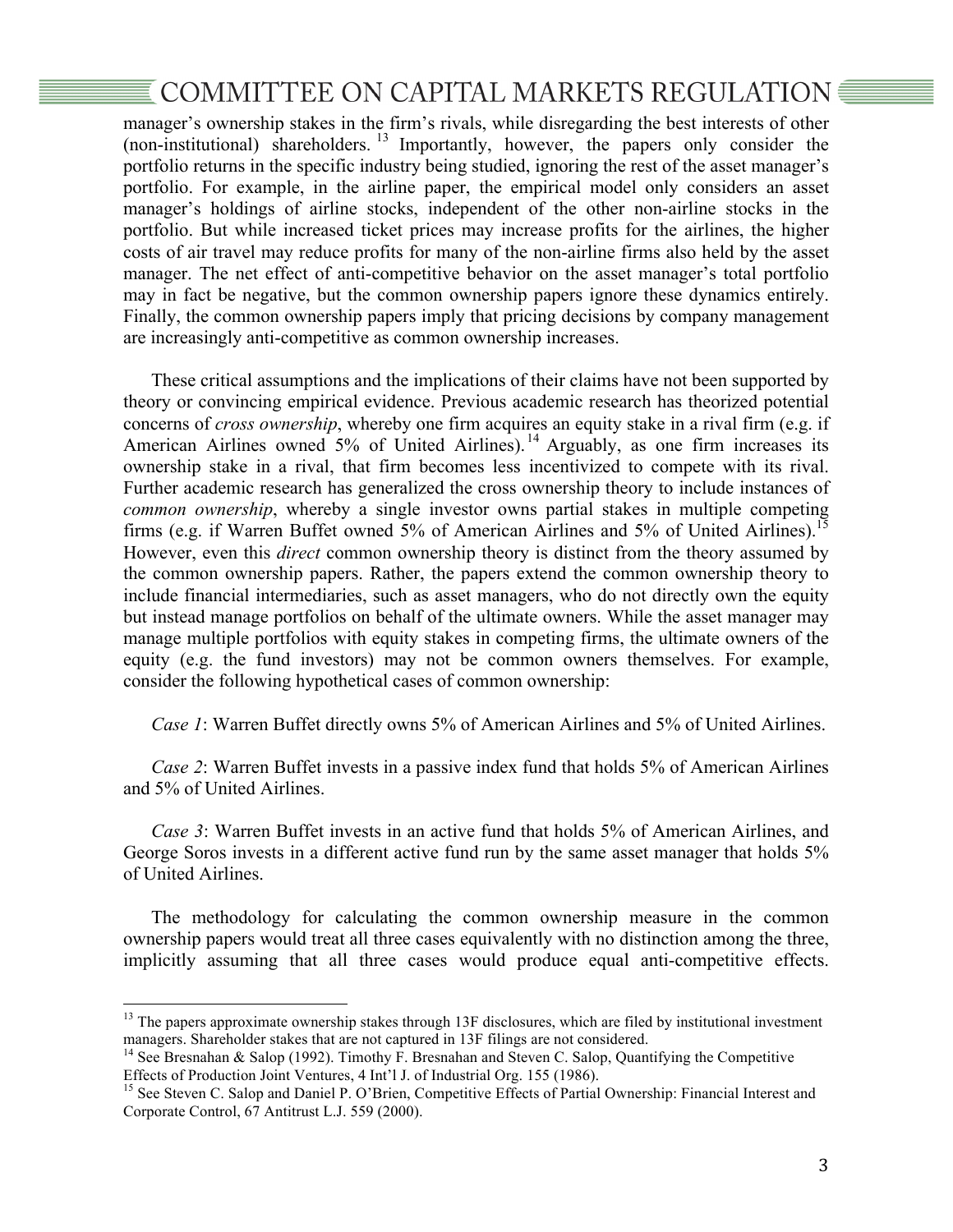However, the economic incentives of Warren Buffet in Case 1 are materially different from the economic incentives of the asset manager in Case 3.

The common ownership papers provide no support for treating each of these cases equivalently. Despite this, the papers aggregate an asset manager's equity ownership in the most inclusive manner possible, aggregating across all funds, both passive and active, when measuring common ownership. For example, the airline paper aggregates an asset manager's American Airlines stock regardless of whether the stock is held by a passive S&P 500 index fund, by a passive airline index fund, by an active fund focused on all U.S. equities, or by an active fund focused on the airline industry. While the asset manager is primarily motivated by minimizing costs and tracking error in the case of the S&P 500 index fund, it is more motivated by the outperformance of American Airlines over other firms in the case of the active funds. However, the common ownership papers do not make this distinction. Furthermore, the papers do not adjust the calculation of the common ownership measure to distinguish either between *cross ownership* and *common ownership* or between *common ownership by direct investors* and *common ownership through financial intermediaries*. 16

Even without robust theoretical support, if the data were to show empirically that common ownership, measured as such, indeed causes higher ticket prices or lower interest rates to savers, then there might be more cause for concern. However, even under the most inclusive approach to aggregating equity ownership, the empirical conclusions of each of the three common ownership papers are inconclusive and have been thoroughly put into doubt by subsequent research, some of which shows opposite results.

#### **III. EMPIRICAL ISSUES IN THE COMMON OWNERSHIP PAPERS**

Collectively, the counter-studies to the common ownership papers call the original results into question. We highlight key critiques of each common ownership paper, with a particular focus on the airline paper, given its foundational role.

(i) Airline Paper

The airline paper seeks to study the relationship between common ownership and airline ticket prices, ultimately arguing that increased common ownership has led to higher average ticket prices of 3-7%.<sup>17</sup> Importantly, the first step for such an empirical study is to quantify the degree of common ownership among firms. The airline paper proposes the modified Herfindahl-Hirschman Index ("MHHI") for this purpose.<sup>18</sup> The MHHI is a concentration measure that augments the standard HHI concentration measure used in antitrust analysis by adding an additional term for the concentration effects of common ownership. Algebraically, the MHHI is defined as follows:

*MHHI = HHI + MHHI delta*

 <sup>16</sup> Edward B. Rock and Daniel L. Rubinfeld, *Defusing the Antitrust Threat to Institutional Investor Involvement in Corporate Governance* (2016), https://papers.ssrn.com/sol3/papers.cfm?abstract\_id=2925855 [hereinafter *Defusing the Antitrust Threat*]. <sup>17</sup> *See* Azar et al., 2017. <sup>18</sup> *Id.*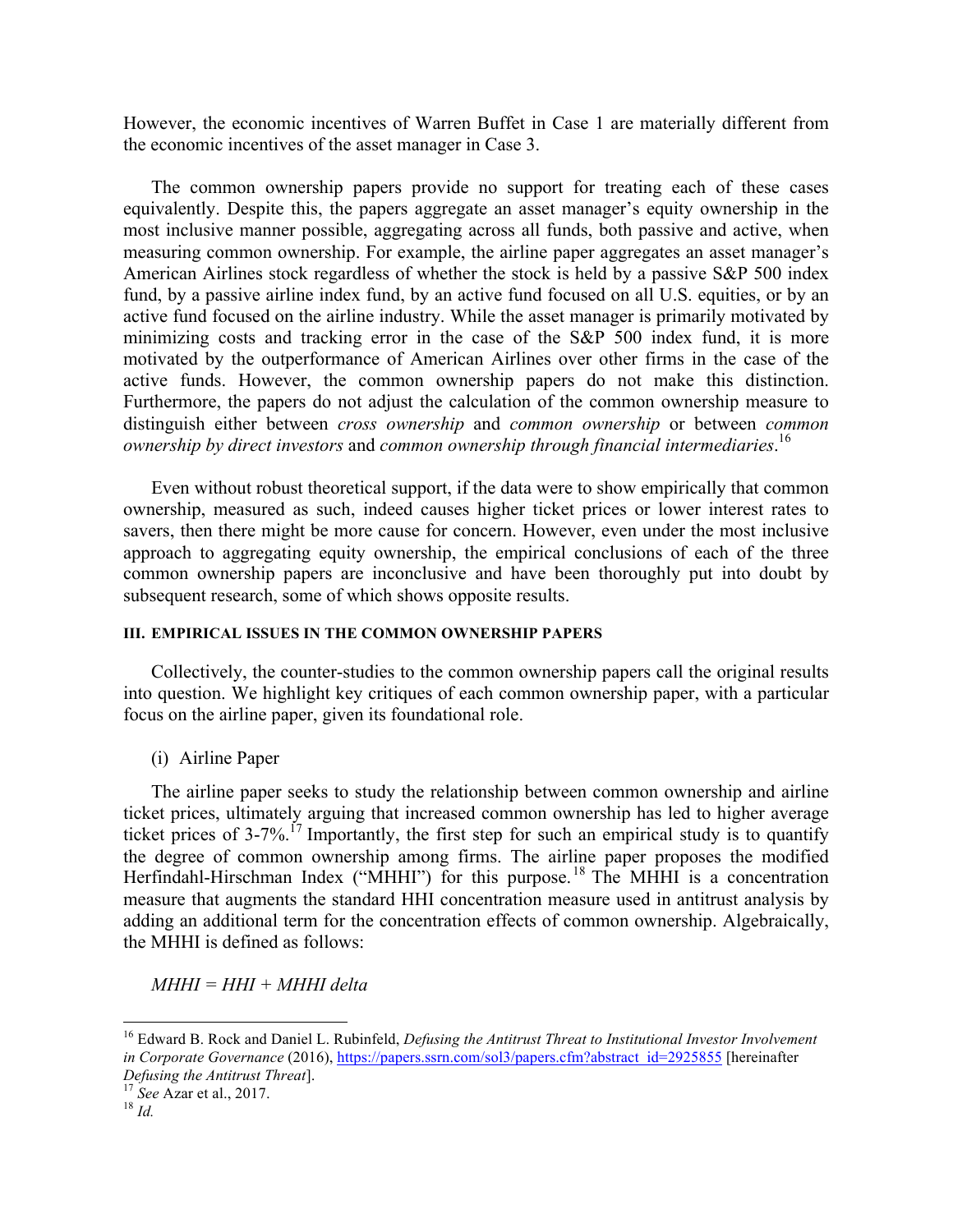## $\mathbb{\bar{E}}$  COMMITTEE ON CAPITAL MARKETS REGULATION  $\mathbb{\bar{E}}$

The MHHI delta ("MHHID") represents the contribution of common ownership to the MHHI concentration measure. The MHHID is calculated based on: (i) the relative equity stakes of common owners, (ii) the market shares of each firm in the market, and (iii) the effective control that each common owner has over a firm.<sup>19</sup> Effective control essentially represents the degree to which a firm's manager will consider the preferences of a common owner.<sup>20</sup> In the airline paper, the authors assign control weights based on the assumption of proportional control, meaning that if a shareholder owns 10% of the voting shares of a firm, then the control weight will also be 10%. However, there is no established theory to support the assumption of proportional control, nor is there theory or empirical evidence to support the assumption that firm management pays any attention to its owners' equity holdings in rival firms. Nonetheless, the airline paper assumes proportional control for purposes of calculating the MHHID.

The MHHID serves as the key explanatory variable in the airline paper's analysis. The authors find a statistically significant relationship between MHHID and ticket prices, specifically that MHHID and ticket prices are positively *correlated*. <sup>21</sup> However, the authors go a step further and argue that common ownership has *caused* higher average ticket prices, estimating a price effect of 3-7%. This conclusion is based on an *inappropriate use of the MHHID* and is therefore not supported by the empirical model.

The empirical methodology and the authors' interpretations of their results are flawed, since as designed, the airline paper does not accurately test what the authors seek to test. The paper attempts to identify a *causal* link between common ownership and ticket prices by using the MHHID as the proxy for common ownership. If an increase in MHHID is shown to cause an increase in ticket prices, then it follows that common ownership causes increases in ticket prices, according to the claims of the paper. However, for this conclusion to hold, it must be that (i) the MHHID measure is an appropriate proxy for common ownership and (ii) *causation* between MHHID and ticket prices is established, rather than merely *correlation*.

Using MHHID to proxy for *changes in common ownership* is misguided and leads to unsubstantiated claims. According to academics who were involved in the development of the MHHID, "the effect of common ownership on price cannot be determined from the MHHI." $^{22}$ For the MHHID to be an appropriate proxy for common ownership, it must be the case that MHHID always moves in the same direction as common ownership. MHHID must increase whenever common ownership increases or decrease whenever common ownership decreases. However, this is not the case, primarily due to the fact that MHHID relies on market shares,

<sup>&</sup>lt;sup>19</sup> In the airline study, the authors use the MHHI as proposed by Salop and O'Brien in *Competitive Effects of Partial Ownership, supra* note 14.

<sup>&</sup>lt;sup>20</sup> See Daniel P. O'Brien and Keith Waehrer, *The Competitive Effects of Common Ownership: We Know Less than We Think* (Feb. 22, 2017), https://papers.ssrn.com/sol3/papers.cfm?abstract\_id=2922677 [hereinafter *We Know Less than We Think*].<br><sup>21</sup> The correlation between the two implies that an increase in MHHID from 0 to 2,000 (the average MHHID in

<sup>2014)</sup> corresponds to an increase in ticket prices of 3-7%. Correlation is not surprising given that, among other reasons, improvements in the economy that led to higher ticket prices may have occurred concurrently with the rise of index ownership over the time period studied.

<sup>22</sup> *We Know Less than We Think*, *supra* note 20, at 18.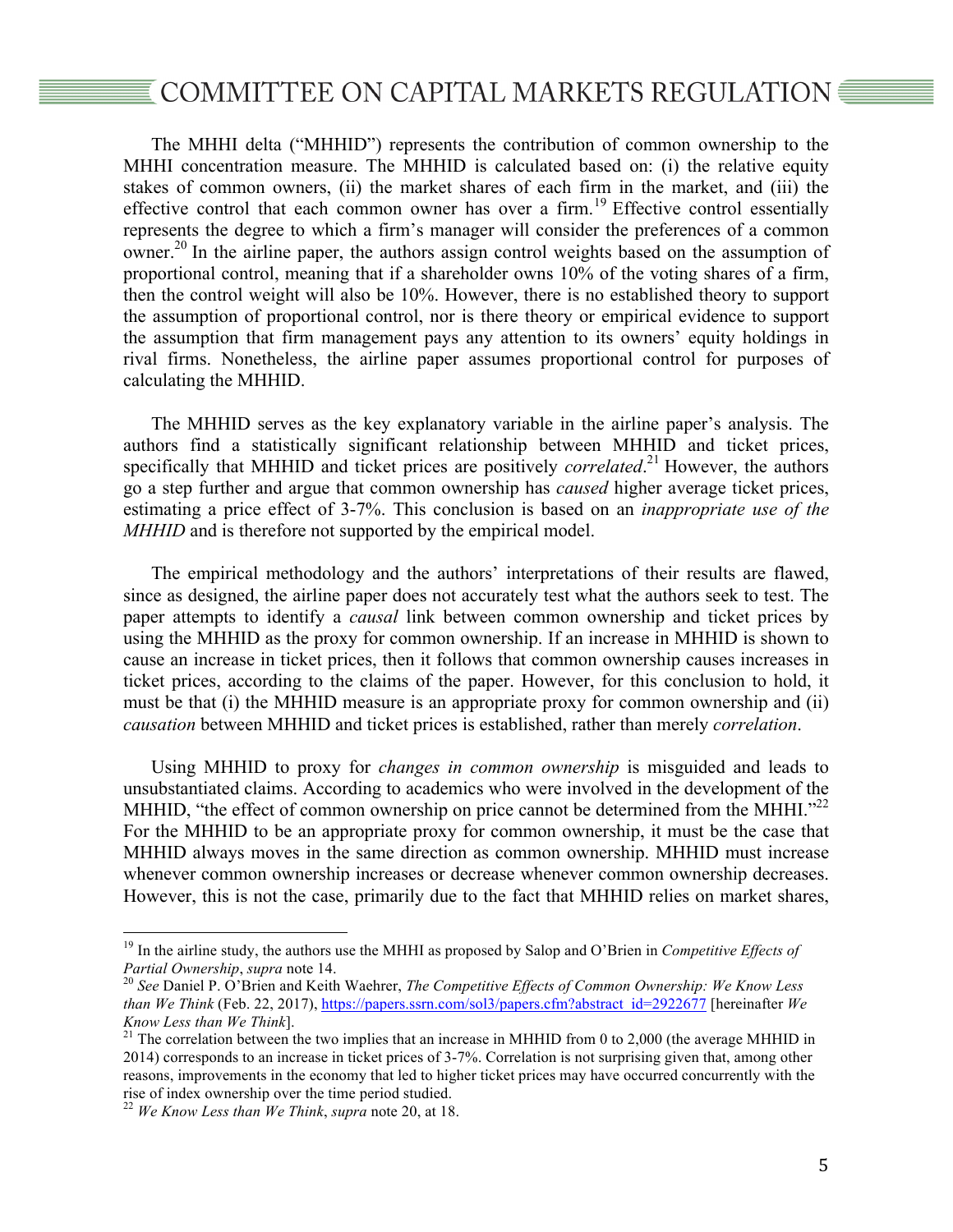which can move independent of common ownership. As a result, the MHHID can fluctuate even if common ownership remains stagnate and can even move in the opposite direction of common ownership.<sup>23</sup> O'Brien & Waehrer (2017) point out that "the [MHHID] and the MHHI may rise *or fall* [emphasis added] with an increase in common ownership.<sup>224</sup> So a change in MHHID does not necessarily correspond to a change in common ownership, making MHHID an unsuitable proxy for common ownership in the airline paper's empirical model. As a result, identifying a statistically significant link between MHHID and ticket prices *does not* translate to an equivalent link between common ownership and ticket prices. Given this flaw in the key explanatory variable, the results of the airline paper are inconclusive. While the MHHID may be correlated with ticket prices, the question of common ownership's relation to airline ticket prices remains unproven.

The airline paper also does not prove causation versus correlation. Even if MHHID were a suitable proxy for common ownership, a positive correlation between MHHID and ticket prices is not evidence that an increase in MHHID *causes* an increase in ticket prices. Since the calculation of MHHID includes the relative market shares of airlines in a given market, exogenous factors that affect ticket prices will likely also affect relative market shares, and therefore, affect MHHID.<sup>25</sup> The same factors that increase ticket prices may simultaneously, but independently, increase MHHID as well. While this leads to positive correlation between the two measures, it would be incorrect to claim that the increase in MHHID caused the increase in ticket prices.

Suppose airline ticket prices in a market increase purely due to changes in demand by airline customers, such as seasonal demand shifts in certain markets (e.g. flights from the northeast to south Florida in the winter). The change in customer demand may increase ticket prices and may also increase the relative market share of a particular airline servicing that market. Since the MHHID incorporates market share, the increase in market share will affect the calculation of the MHHID, even if common ownership is unchanged. As a result, while ticket prices and MHHID both increase, that co-movement does not prove that higher MHHID causes higher ticket prices. Rather, both were affected independently by the seasonal demand change, so it would be incorrect to conclude that the MHHID increase *caused* the increase in ticket prices. Furthermore, common ownership has played no role in this example. However, the airline paper would conclude that common ownership was the culprit in the ticket price increase, despite having no effect in this case.

These empirical issues have been identified in numerous academic studies and subsequent empirical studies have found contrasting results. <sup>26</sup> Kennedy, O'Brien, Song & Waehrer (2017) use alternative models testing the effect of common ownership on airline ticket prices, estimating common ownership in a more direct manner that removes the problems caused by the inclusion of market shares in the MHHID.<sup>27</sup> In this alternative model of common

<sup>&</sup>lt;sup>23</sup> See Id.<br><sup>24</sup> Id. at 16.<br><sup>25</sup> See Id.<br><sup>25</sup> See, e.g., Defusing the Antitrust Threat, supra note 16; We Know Less than We Think, supra note 20.<br><sup>26</sup> See, e.g., Defusing the Antitrust Threat, supra note 16; We Know Less

*Empirical Evidence* (July 2017), https://papers.ssrn.com/sol3/papers.cfm?abstract\_id=3008331&download=yes.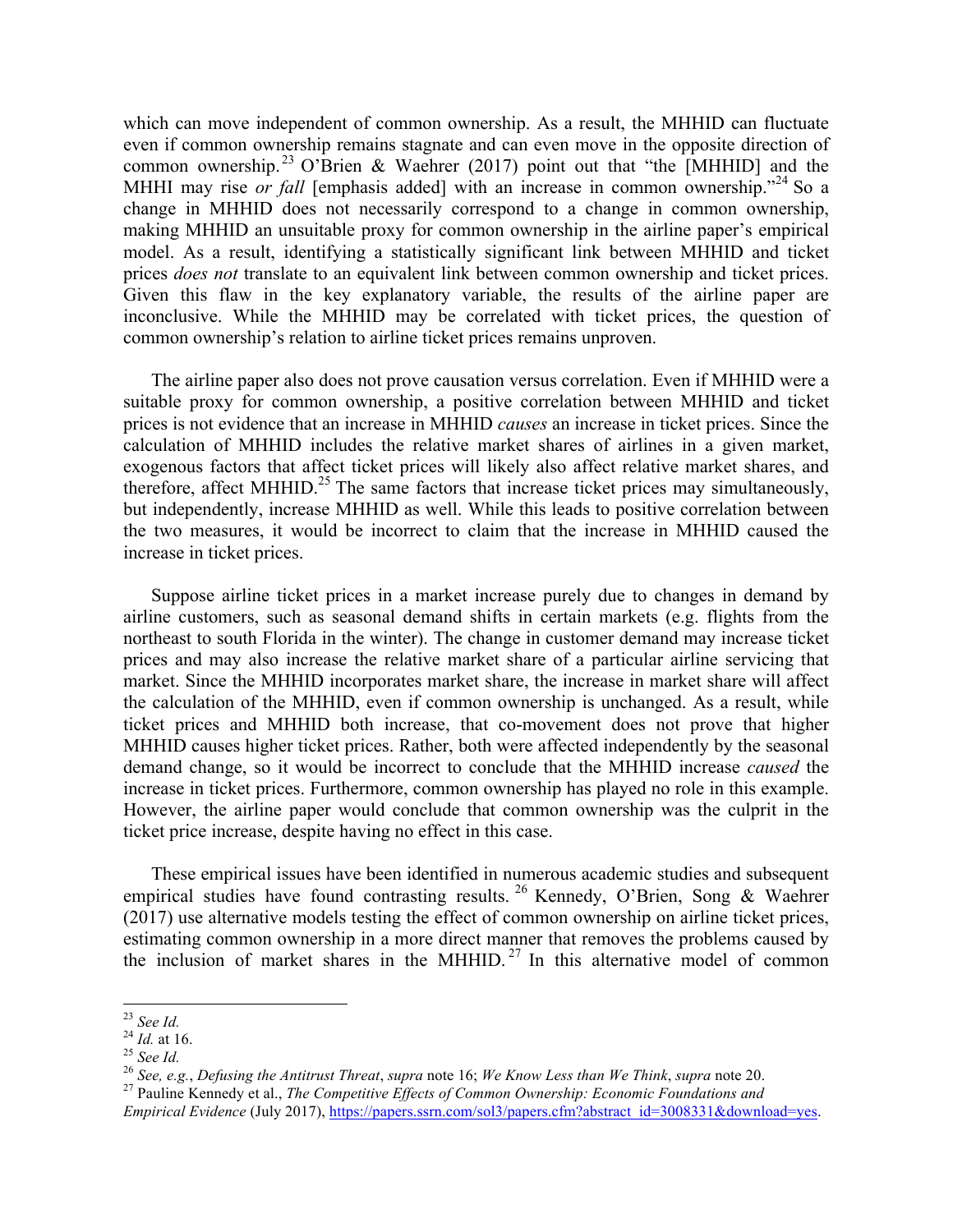## COMMITTEE ON CAPITAL MARKETS REGULATION

ownership, the study finds that common ownership *decreases* ticket prices, completely reversing the results of the original airline paper.<sup>28</sup> The Kennedy et al. paper also estimates an additional empirical model to test whether the assumption of proportional control, used in the original airline paper, is sufficient for common ownership to affect prices. The results suggest that there is no evidence that partial owners with proportional control exert any influence on a manager's pricing decision.<sup>29</sup> Dennis, Gerardi & Schenone (2017) ("DGS") also challenges the results of the airline paper, finding that the results depend heavily on the paper's method of giving more statistical weight to airline routes with higher passenger volume.<sup>30</sup> When all routes are considered equally, DGS determines that the airline paper's conclusions disappear, further highlighting that the airline paper's results only hold under very specific assumptions in the empirical model.

The control assumptions in the airline paper are also further challenged by the DGS paper. In particular, DGS notes that several airlines in the study were involved in bankruptcy proceedings, during which time the fiduciary duties of management shift *from shareholders to creditors*. <sup>31</sup> However, despite this shift in fiduciary duty, the airline paper continued to assume that shareholders retained the same level of pre-bankruptcy control in bankrupt airlines.<sup>32</sup> DGS also highlights the over-inclusiveness of the control assumptions used in the airline paper. The airline paper calculated control based on 13F filings, which distinguish shares as having either "sole," "none," or "shared" voting rights. While shares with "sole" voting rights should certainly be counted in full and shares with "none" should be ignored, there is ambiguity as to the practical amount of control held through shares with "shared" voting rights. However, despite this ambiguity, the airline paper treated "shared" rights as equivalent to "sole" rights, while DGS argues that a more reasonable approach would be to include only "sole" rights. $33$ 

Given that these multiple alternative models produce results that contradict the original airline study, it becomes apparent that the conclusions of the airline paper are dependent on an unsuitable use of the MHHID and are not robust to more accurate models of common ownership's effect on prices. Overall, the issues in the empirical methodology of the airline paper along with the contrasting results found in multiple subsequent studies indicate that no antitrust problem has been established in the airline industry resulting from common ownership by asset managers.

### (ii) Banking Paper

The banking paper seeks to identify a causal relationship between common ownership and anti-competitive effects in the banking industry, arguing that increased common ownership has led to higher checking account maintenance fees, higher minimum account balance

 <sup>28</sup> *Id.* <sup>29</sup> *Id.* <sup>30</sup> Patrick Dennis et al., *Common Ownership Does Not Have Anti-Competitive Effects in the Airline Industry* (Nov. 1, 2017), <u>https://papers.ssrn.com/sol3/papers.cfm?abstract\_id=3063465</u>. 31 *Id.* 32 *Id.* 33 *Id.* 33 *Id.*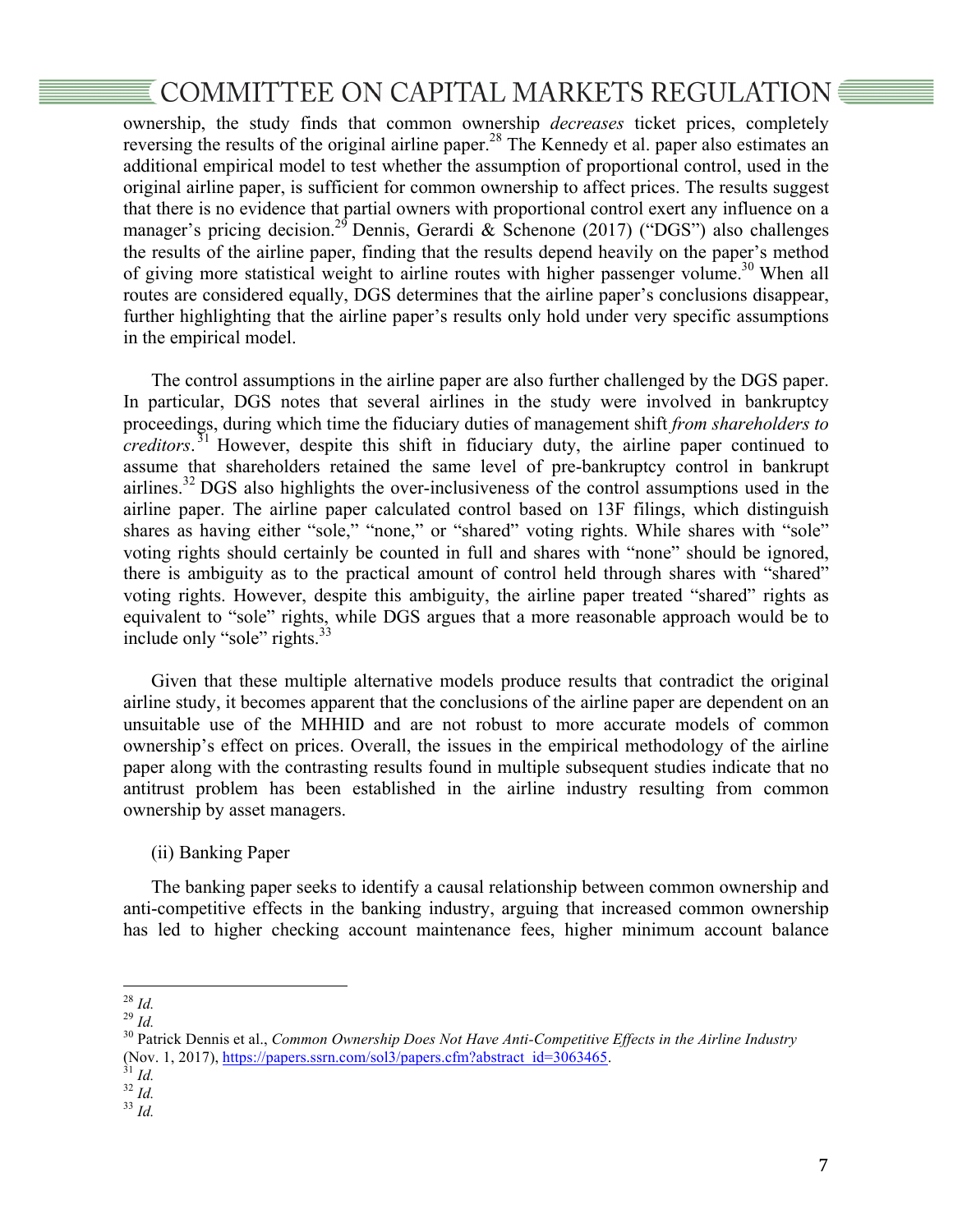requirements, and lower interest rates to savers.<sup>34</sup> Similar to the identification strategy in the airline paper, the banking paper uses a generalized HHI ("GHHI") as its key explanatory variable for common ownership. The GHHI is calculated in a manner similar to the MHHI, but also allows for cross ownership of firms in addition to common ownership. The inclusion of cross ownership is important in the banking industry since many banks have asset management divisions that own stakes in rival banks (e.g. through an index fund managed by the asset management division). However, despite the GHHI being a more comprehensive concentration measure, the problems in the empirical study remain. Using GHHI as a proxy for common ownership suffers from the same problems as the MHHI, primarily given the continued reliance on market shares. As was the case with MHHI, the GHHI may fluctuate regardless of any changes in common ownership, making GHHI an equally inappropriate measure of common ownership for purposes of examining a link between common ownership and bank fees.

A study conducted by economists at the Federal Reserve seeks to remedy the problems with the use of GHHI, by focusing on measures of common ownership that do not rely on the MHHI or GHHI.<sup>35</sup> Gramlich & Grundl (2017) propose an empirical methodology that focuses on the relative weights that firm managers place on the profits of competing firms, thus excluding the problems that arise with GHHI's incorporation of market share. Based on this alternative specification of the model, Gramlich & Grundl (2017) find no conclusive causal link between common ownership and pricing in the banking industry.<sup>36</sup> As was the case with the airline paper, the main takeaway is that the conclusions of the banking paper are dependent on an improper use of the MHHI or GHHI and are not robust to alternative models of common ownership's effect on prices.

### (iii) Executive Compensation Paper

The executive compensation paper seeks to identify a causal relationship between common ownership and executive compensation, studying whether increased common ownership has led to firms' managers being compensated less for the success of their own firm and more for the success of the overall industry.<sup>37</sup> Arguably, such compensation structures would dis-incentivize firm management from engaging in competitive behavior with rival firms.

To conduct the empirical test, the authors again use the MHHID as their key explanatory variable, ultimately finding that the dependence of management compensation on the profits of rival firms is correlated with MHHID. The authors again go beyond their finding of correlation between the two measures, claiming to find evidence of causation as well. Under the positive correlation found, as MHHID increases, the pay of top managers increasingly depends on the profits of other firms in the industry.

<sup>&</sup>lt;sup>34</sup> Azar et al. 2016, *supra* note 2.<br><sup>35</sup> Jacob Gramlich and Serafin Grundl, *Testing for the Competitive Effects of Common Ownership*, Wash.: Bd. of Governors of the Fed. Res. Sys. (Fin. and Econ. Discussion Series, Working Paper No. 2017-29), https://doi.org/10.17016/FEDS.2017.029. <sup>36</sup> *Id.* <sup>37</sup> Antón, *supra* note 2.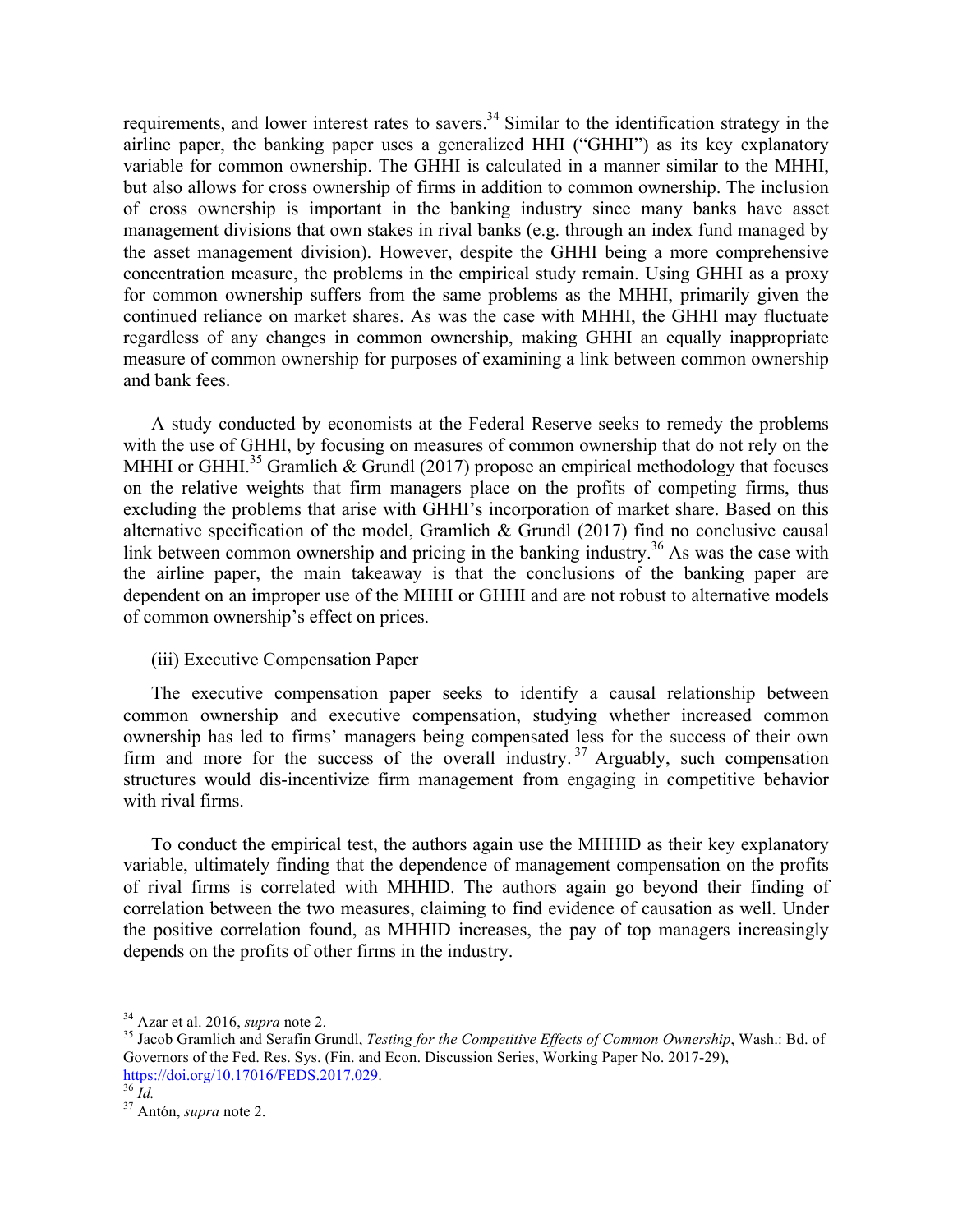## COMMITTEE ON CAPITAL MARKETS REGULATION

The use of MHHID continues to be flawed for the numerous reasons discussed above, primarily because MHHID captures changes in market share, independent of changes in common ownership. Furthermore, in studying the determinants of executive compensation, the paper excludes many factors that would seem natural to include, such as industry-level risks. Without including all the reasonable factors that may affect executive compensation, any potential effects caused by common ownership cannot be determined with certainty.

Subsequent academic studies have also challenged the results of the executive compensation paper, even when employing the MHHID. In an alternative study conducted by Kwon (2017), the empirical results are reversed: common ownership increases the sensitivity of executive compensation to the profits of their own firm versus rival firms, thus promoting more aggressive competitive behavior.<sup>38</sup> The main difference between the two papers is that the executive compensation paper studies changes in terms of dollar amounts (e.g. a \$1 increase in pay), while Kwon (2017) studies changes in terms of percentages (e.g. a 1% increase in pay).<sup>39</sup> While the specific merits of the executive compensation paper's empirical model versus the Kwon model can be explored further, the main takeaway is that the conclusions with regard to common ownership are highly sensitive to the specific model being employed. In all likelihood, given that each study relies on the MHHID as a proxy for common ownership, neither represents an accurate estimate of common ownership's impact on executive compensation.

Not only are the empirical results of the executive compensation paper questionable, but also the assumption that asset managers even prefer such compensation structures is in direct contrast to the stated goals of the asset management industry. For example, in its annual report on investment stewardship, Vanguard highlights the importance of executive compensation that is based on the firm's performance *relative* to rival firms, thus contradicting the hypothesis of the executive compensation paper. <sup>40</sup> The lack of practical support for the underlying theory combined with the questionable empirical results further suggest that no convincing argument can yet be made linking common ownership to anti-competitive behavior.

#### **IV. CONCLUSION**

The recent debate around common ownership and competition risks harming savers if acted upon by policymakers. The empirical research that serves as the foundation for the discussion is flawed and has not proven a credible antitrust problem. The far-reaching proposals suggested by certain academics would have severe consequences to the investing public and, to date, are no more than solutions in search of a problem. The Committee is concerned that the initial conclusions generated by the common ownership papers have been misguided. The growth and evolution of the asset management industry has served society in numerous ways with savers having more access to low cost, diversified portfolios than ever

 <sup>38</sup> Heung Jin Kwon, *Executive Compensation Under Common Ownership* (June 2017) (Ph.D. dissertation, U. Chi. Dept. of Econ.), https://search-proquest-com.ezp-prod1.hul.harvard.edu/docview/1927904004. <sup>39</sup> *See Id.* <sup>40</sup> Vanguard Investment Stewardship Annual Report, 2017 (noting "[t]he board plays a central role in

determining appropriate executive pay that incentivizes performance relative to peers and competitors") at 5.